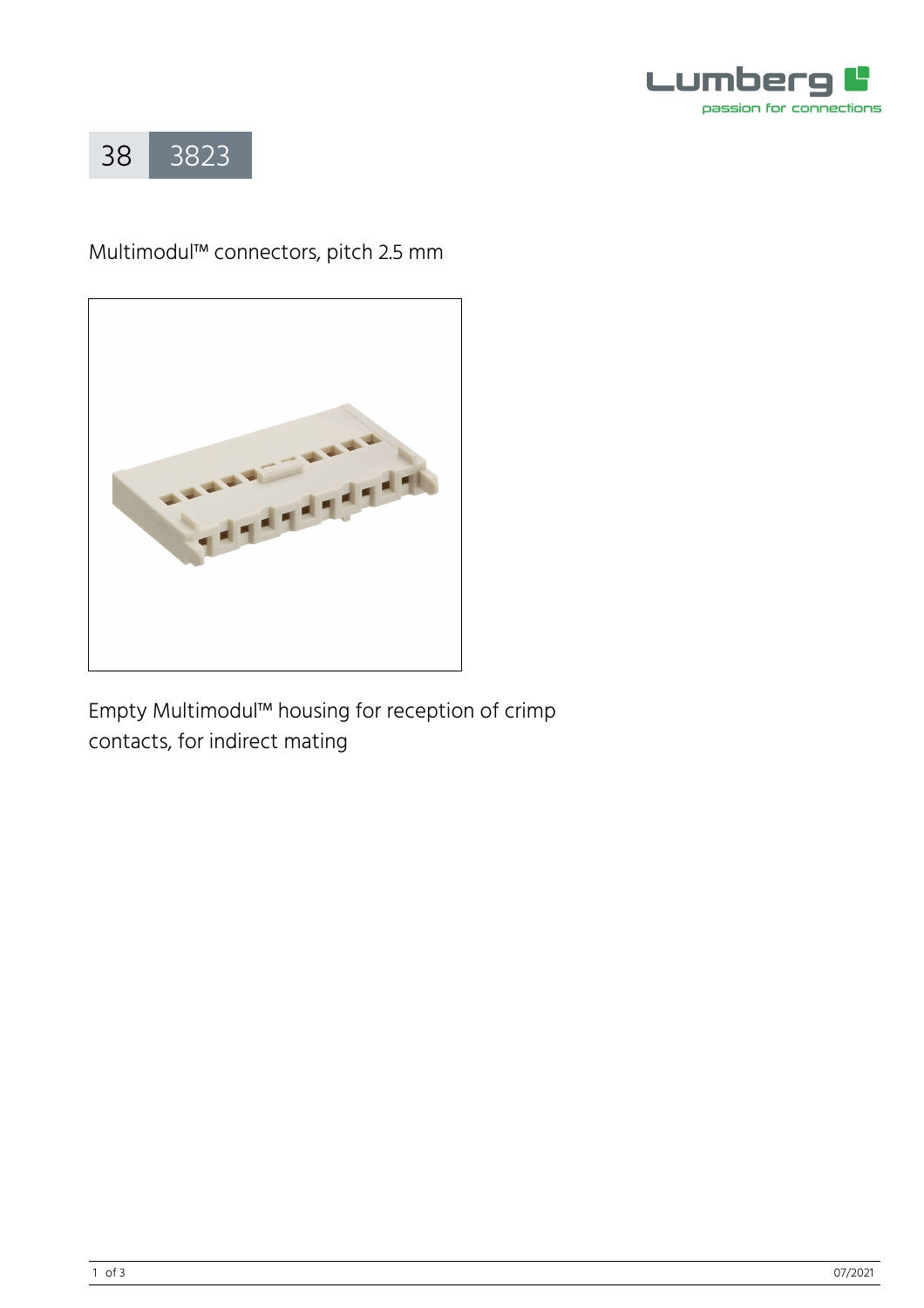





000000000

 $\Box$  $\Box$ 

 $\mathcal{C}$ 

"F" "B"



Temperature range  $-40 \text{ °C}$ /+120  $\text{ °C}$ <sup>1</sup>

<sup>1</sup> upper limit temperature (insulating body) RTI (electrical) of the UL Yellow Card

#### Materials

Insulating body PA GF, V-0 according to UL94 – 3823 ... 30<sup>1</sup>

<sup>1</sup> component glow wire resistant (GWT 750 °C), testing acc. to IEC 60695-2-11, assessment acc. to IEC 60335-1 (flame < 2 s)

# Mechanical data

Further data see suitable crimp contact proposed keyings on request

# Electrical data (at T<sub>amb</sub> 20 °C)

Material group  $IIIa (CTI \ge 250)^1$ Creepage distance 2,15 mm Clearance 1,90 mm Insulation resistance > 1 GΩ <sup>1</sup> see suitable crimp contact

Rated current  $5,0 \text{ A } (\text{T}_U 30 \text{ °C})$ 2,5 A (Tu 70 °C) Rated voltage 200 V AC (every chamber equipped) 325 V AC (every other chamber equipped) Further data see suitable crimp contact

\*a keying nose; 2 and 3 pole versions with additional options quide rib

L

\*c mark for contact 1

15.9

 $\star$ C

## Associated products

| Counterparts  |               |               |  |  |
|---------------|---------------|---------------|--|--|
| $C = 3850$    | Z 3851        | ■ 3852        |  |  |
| $C$ 3853      | Z 8385 A 01   |               |  |  |
|               |               |               |  |  |
| Accessories   |               |               |  |  |
| Z 3111 01 G   | Z 3111 01 G   | Z 3111 01 G   |  |  |
| $C$ 3111 01 L | $F$ 3111 01 1 | $C$ 3111 01 L |  |  |
| Z 3111 03 G   | Z 3111 03 G   | Z 3111 03 G   |  |  |
| $C$ 3111 03 L | $C$ 3111 03 L | $C$ 3111 03 L |  |  |
|               |               |               |  |  |